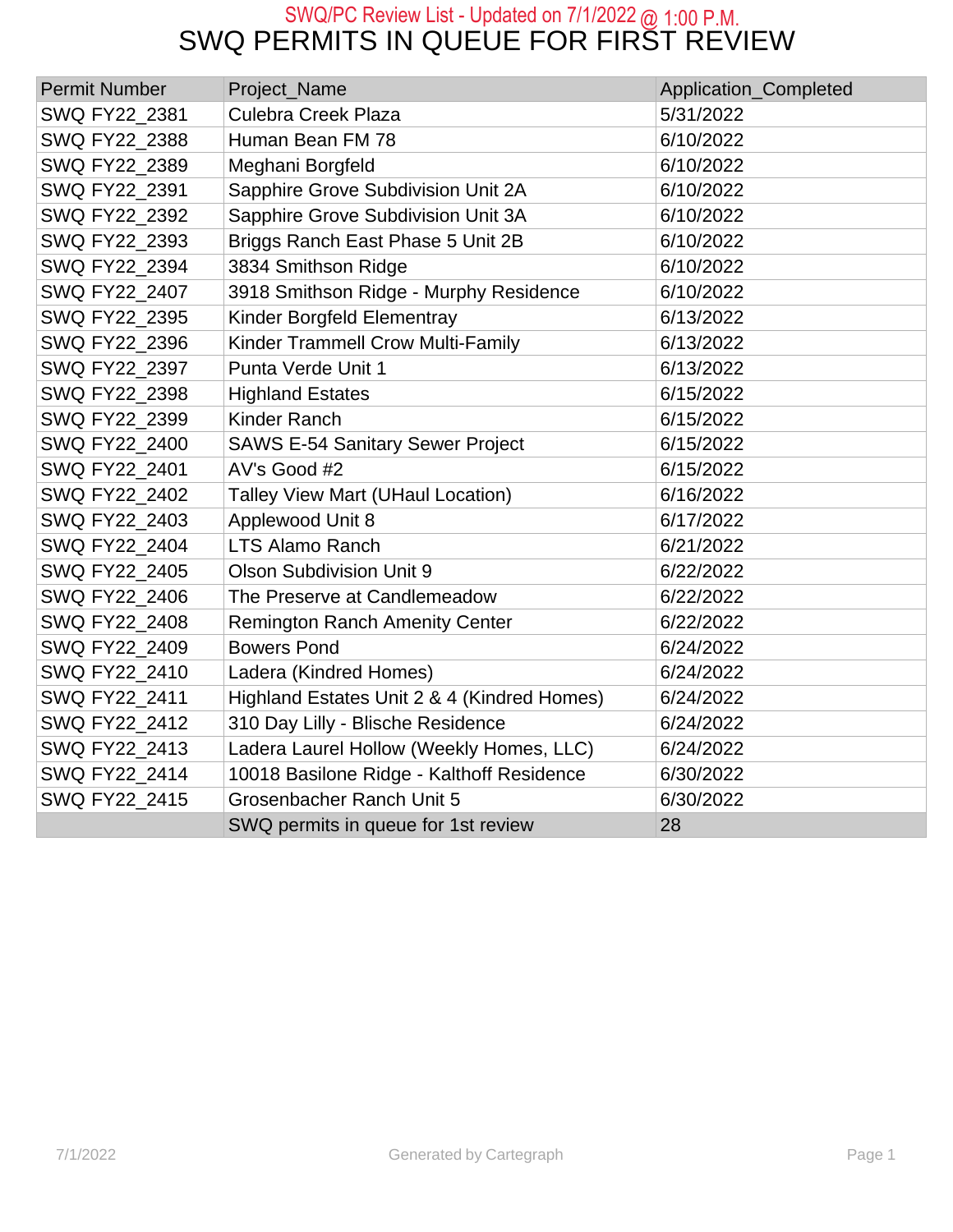# SWQ PERMITS IN QUEUE FOR A FOLLOW UP REVIEW

| <b>Permit Number</b> | Project Name                                      | Est start date |
|----------------------|---------------------------------------------------|----------------|
| SWQ FY22 2347        | <b>Westlakes Unit 13</b>                          | 6/20/2022      |
| SWQ FY22 2320        | <b>Westlakes Unit 9</b>                           | 6/21/2022      |
| SWQ FY22 2374        | <b>Summer Hills Subdivision Unit 1</b>            | 6/21/2022      |
| SWQ FY22 2215        | Liberte Ventura Unit 10                           | 6/23/2022      |
| SWQ FY22 2316        | <b>Westlakes Collector Phase 05</b>               | 6/23/2022      |
| SWQ FY22 2173        | Echtle Tract Unit-1 (Phase I)                     | 6/28/2022      |
| SWQ FY22 2356        | <b>Brook Stone Creek Unit 2F</b>                  | 6/28/2022      |
| SWQ FY22 2377        | Fischer's Neighborhood Market #50                 | 6/28/2022      |
| SWQ FY22 2379        | Refuel Market Convenience Store (Lot 112, Blk 15) | 6/30/2022      |
| SWQ FY22 2204        | McCrary Tract Subd., Unit 27                      | 6/30/2022      |
| SWQ FY21 1965        | Randolph Crossing Units 1 (Apps Tract Unit 1)     | 7/1/2022       |
|                      | SWQ permits in queue for a follow up review       | 11             |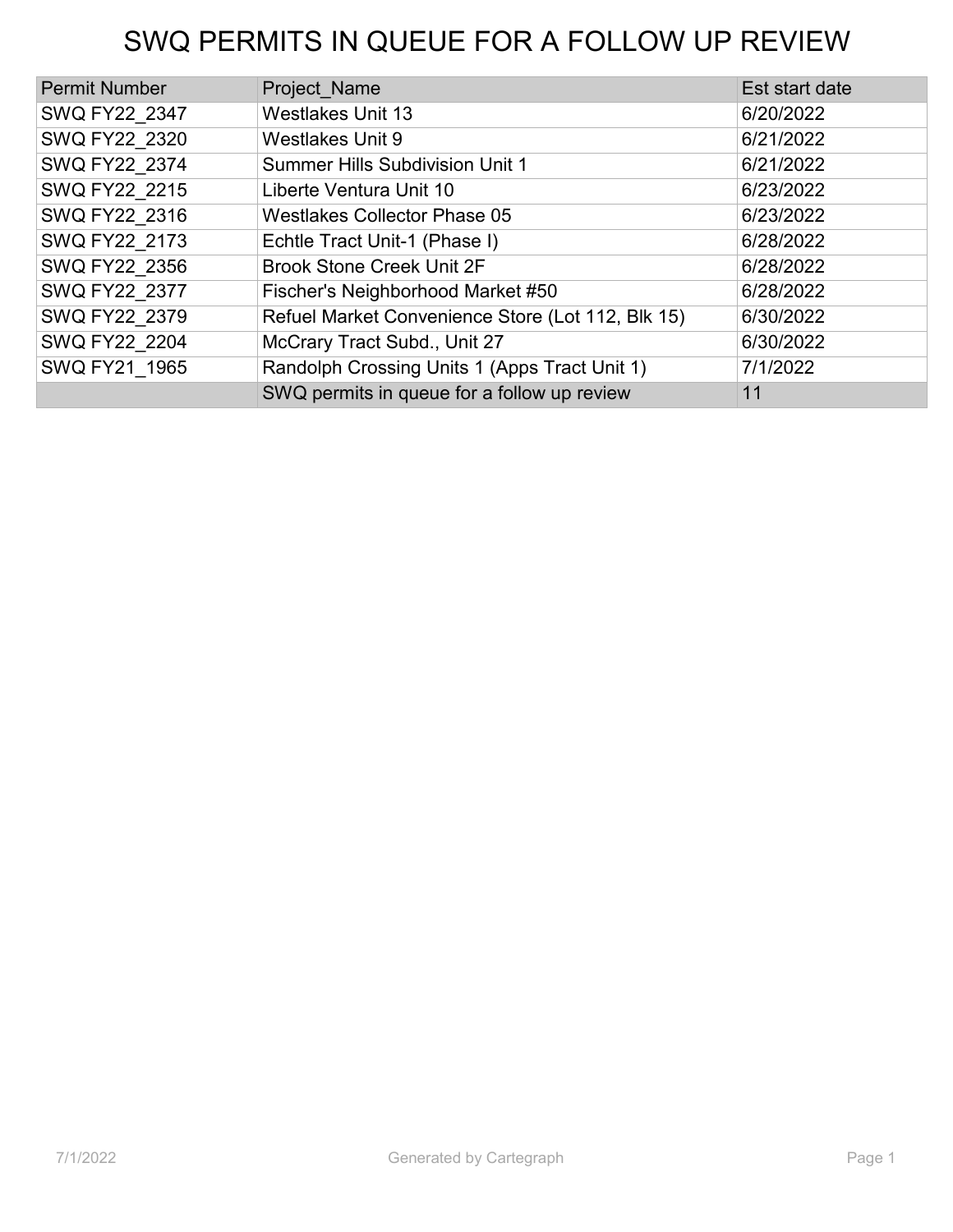## SWQ PERMITS APPROVED THIS WEEK SWQ PERMITS APPROVED 6/24/2022 - 7/1/2022

| <b>Permit Number</b>                         | Project_Name                                                  | <b>Issued</b> |
|----------------------------------------------|---------------------------------------------------------------|---------------|
| SWQ FY22 2335                                | Ranch Creek Apartments                                        | 6/24/2022     |
| SWQ FY22_2371                                | Langdon Unit 11, 12, 13                                       | 6/24/2022     |
| SWQ FY22 2384                                | Hennersby Hollow Amenity Center (Within Jungman Tract Unit 1) | 6/27/2022     |
| SWQ FY22_2298                                | <b>Higdon Crossing Unit 1</b>                                 | 6/28/2022     |
| SWQ FY22 2383                                | 1715 Tiny Tune                                                | 6/28/2022     |
| SWQ FY22 2334                                | Sunbelt - Pearl Street (Warehouse/Office Building)            | 6/30/2022     |
| SWQ FY22 2364                                | Rose Valley Phase 1B                                          | 7/1/2022      |
| SWQ FY22 2367                                | Redbird Ranch Phase 2 Unit 1M-5                               | 7/1/2022      |
| SWQ permits approved in the last 7 days<br>8 |                                                               |               |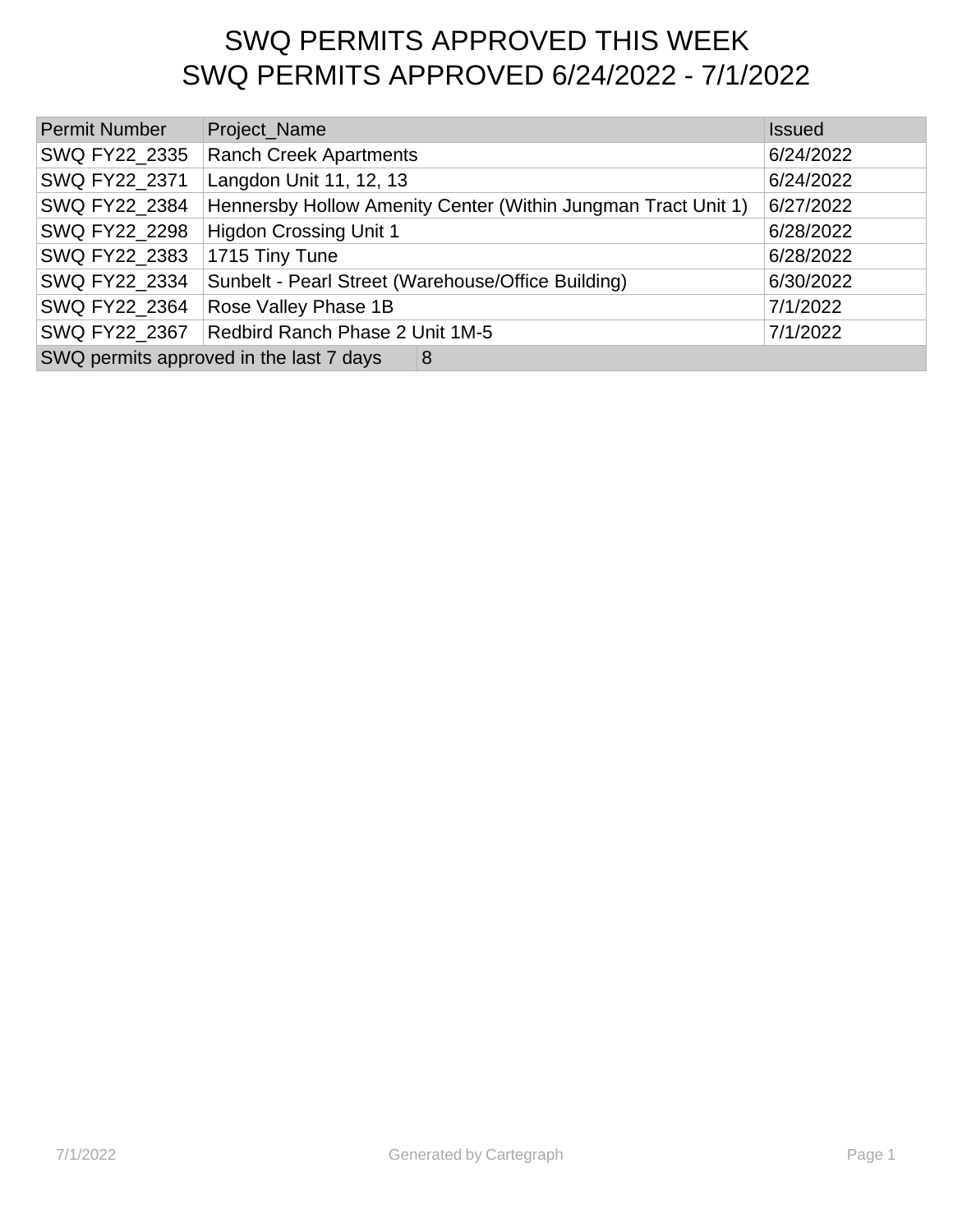# PC PERMITS IN QUEUE FOR FIRST REVIEW

| <b>Permit Number</b> | Project Name                              | <b>Application Completed</b> |
|----------------------|-------------------------------------------|------------------------------|
| PC FY22 1376         | European Granite & Remodeling             | 6/7/2022                     |
| PC FY22_1379         | 3918 Smithson Ridge                       | 6/10/2022                    |
| PC FY22 1381         | Human Bean FM 78                          | 6/10/2022                    |
| PC FY22 1382         | Meghani Borgfeld                          | 6/10/2022                    |
| PC FY22 1383         | Sapphire Grove Subdivision Unit 2A        | 6/10/2022                    |
| PC FY22 1384         | Sapphire Grove Subdivision Unit 3A        | 6/10/2022                    |
| PC FY22 1385         | Briggs Ranch East Phase 5 Unit 2B         | 6/10/2022                    |
| PC FY22 1386         | 3834 Smithson Ridge                       | 6/10/2022                    |
| PC FY22 1388         | Kinder Trammell Crow Multi-Family         | 6/13/2022                    |
| PC FY22 1387         | Kinder Borgfeld Elementary                | 6/13/2022                    |
| PC FY22 1389         | Rancho 181                                | 6/13/2022                    |
| PC FY22 1390         | Punta Verde Unit 1                        | 6/13/2022                    |
| PC FY22_1391         | <b>Highland Estates</b>                   | 6/15/2022                    |
| PC FY22 1392         | <b>Kinder Ranch</b>                       | 6/15/2022                    |
| PC FY22 1393         | <b>SAWS E-54 Sanitary Sewer Project</b>   | 6/15/2022                    |
| PC FY22 1394         | AV's Good #2                              | 6/15/2022                    |
| PC FY22 1395         | Applewood Unit 8                          | 6/16/2022                    |
| PC FY22 1396         | <b>Talley View Mart (UHaul Location)</b>  | 6/16/2022                    |
| PC FY22 1397         | 26606 Harmony Hills                       | 6/17/2022                    |
| PC FY22 1399         | The Preserve at Candlemeadow              | 6/22/2022                    |
| PC FY22 1400         | <b>LTS Alamo Ranch</b>                    | 6/22/2022                    |
| PC FY22 1401         | <b>Remington Ranch Amenity Center</b>     | 6/22/2022                    |
| PC FY22 1402         | <b>Bowers Pond</b>                        | 6/24/2022                    |
| PC FY22 1403         | 310 Day Lilly - Blische Residence         | 6/24/2022                    |
| PC FY22 1404         | Olson Unit 9                              | 6/27/2022                    |
| PC FY22 1405         | <b>MASTER Echtle Tract</b>                | 6/28/2022                    |
| PC FY22 1406         | <b>Torres Auto Repair</b>                 | 6/14/2022                    |
| PC FY22_1407         | L&S Countryside Party Venue               | 6/29/2022                    |
| PC FY22_1408         | 10018 Basilone Ridge - Kalthoff Residence | 6/30/2022                    |
|                      | PC permits in queue for 1st review        | 29                           |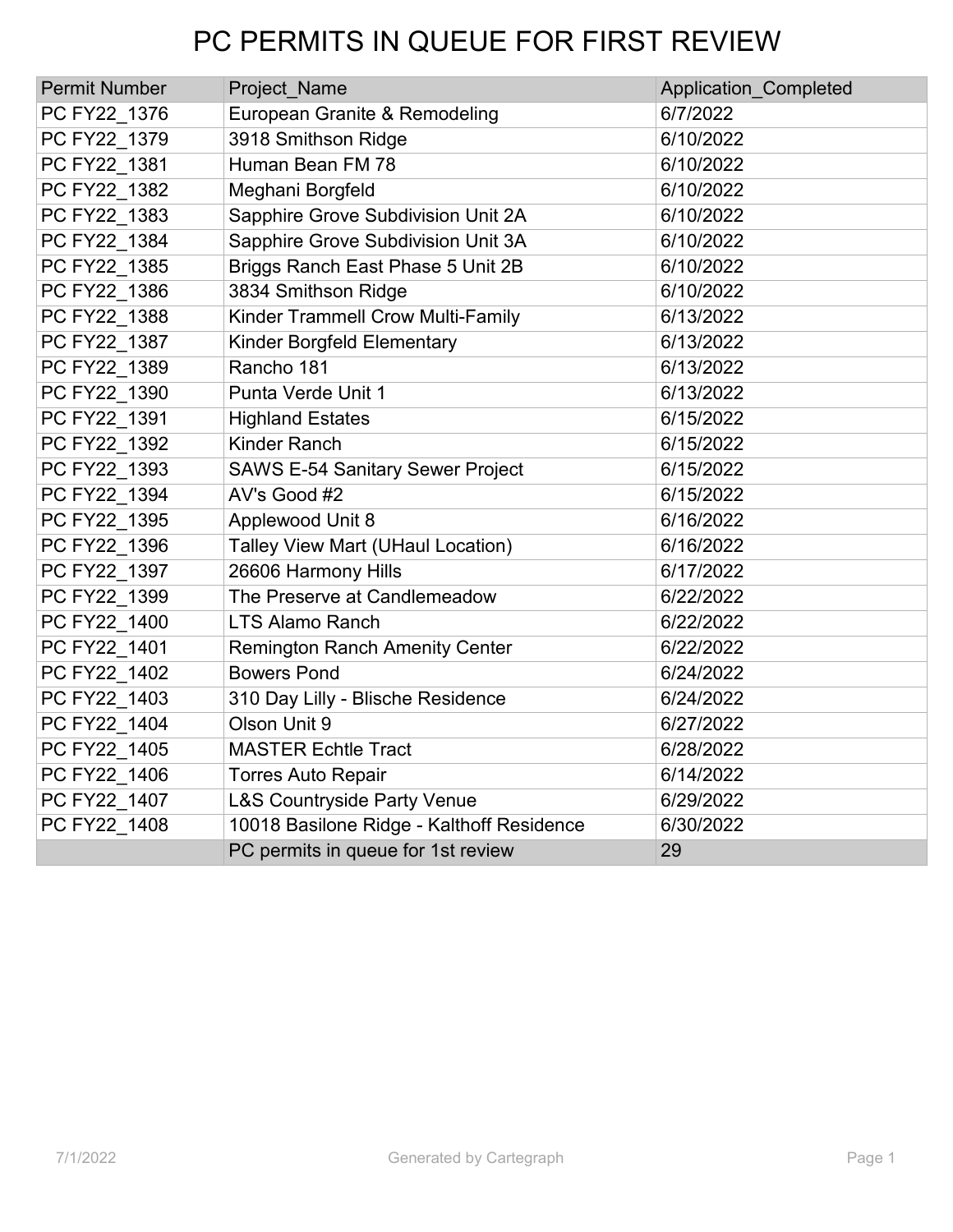# PC PERMITS IN QUEUE FOR A FOLLOW UP REVIEW

| <b>Permit Number</b> | <b>Project Name</b>                        | Est start date |
|----------------------|--------------------------------------------|----------------|
| PC FY22 1364         | <b>Summer Hills Subdivision Unit 1</b>     | 6/21/2022      |
| PC FY22 1180         | Liberte Ventura Unit 10                    | 6/23/2022      |
| PC FY22 1138         | Echtle Tract Unit-1 (Phase I)              | 6/28/2022      |
| PC FY22 1369         | Fischer's Neighborhood Market #50          | 6/28/2022      |
|                      | PC permits in queue for a follow up review | 4              |